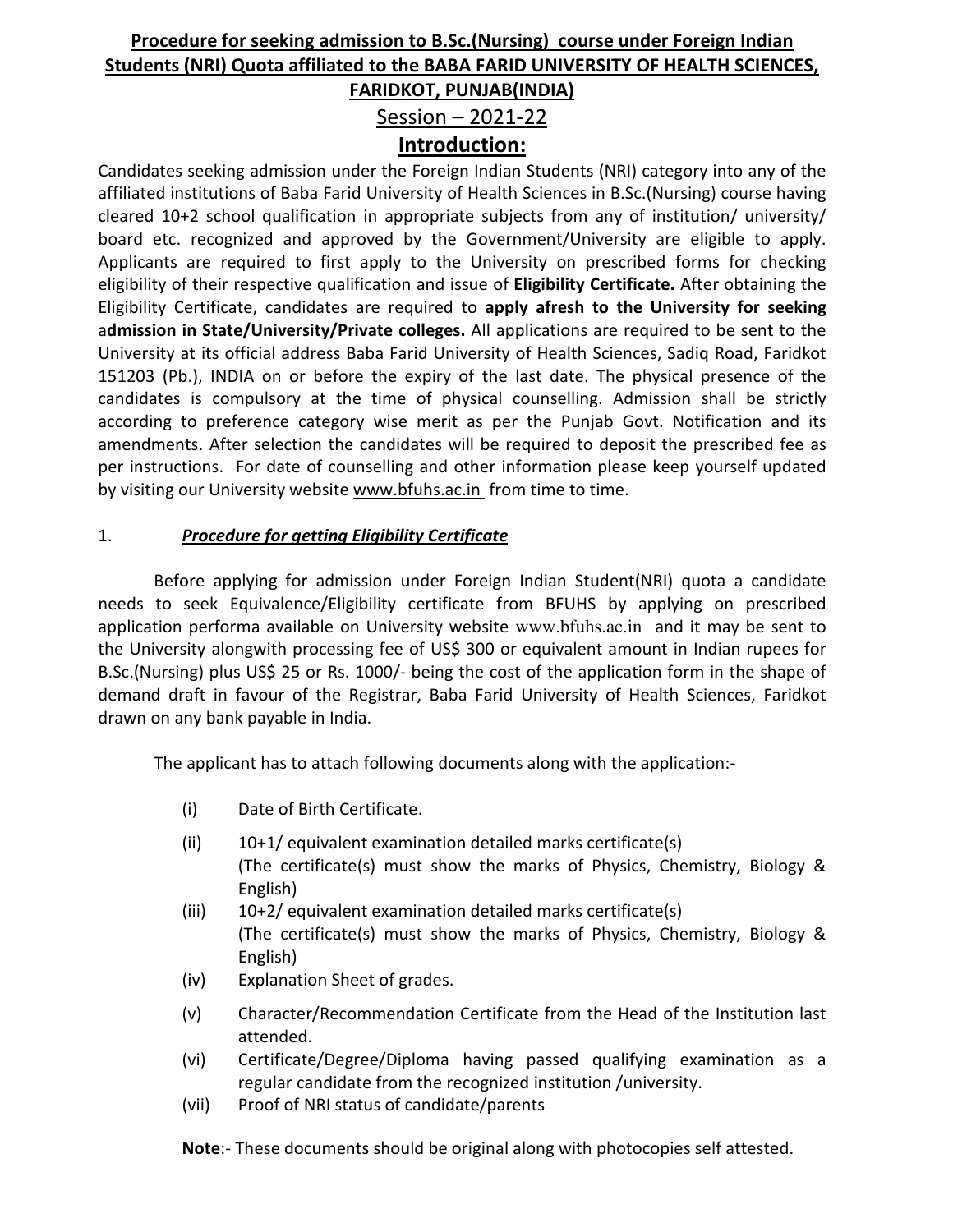After verification of the documents, the university will issue Eligibility/Equivalency Certificate to the Eligible candidates only, and all original documents will be returned in person at the time of issue of Eligibility/Equivalency certificate.

### *2. Procedure for admission to State/University/Private colleges*

- After getting the Eligibility Certificate from the University, the candidate has to apply for admission in Govt./University/Private colleges, on the prescribed Admission Application form to the Registrar, Baba Farid University of Health Sciences, Faridkot.
- The candidate can also download Admission Application form from the website of the University www.bfuhs.ac.in .
- Applicant will have to send an additional demand draft of **Rs.2000/- or US \$ 50** in favour of Registrar, Baba Farid University of Health Sciences, Faridkot drawn on any bank payable at Faridkot towards the cost of this form.
- After getting the Admission Application form, he has to send this duly completed form to Registrar, Baba Farid University of Health Sciences, Faridkot, along with a bank draft of **US\$ 300 for B.Sc.(Nursing)** or its equivalent amount in Indian Rupees in favour of Registrar, Baba Farid University of Health Sciences, Faridkot drawn on any bank payable at Faridkot.

### **Last date for receipt of Admission Application Form at university counter is 12/11/2021**

The candidate has to attach the photocopies of the following documents duly attested by the competent authority along with application form:-

- (i) Date of Birth Certificate.
- (ii) 10+1/ equivalent examination detailed marks certificate(s)
- (iii) (The certificate(s) must show the marks of Physics, Chemistry, Biology & English)
- (iv) 10+2/ equivalent examination detailed marks certificate(s)
- (v) (The certificate(s) must show the marks of Physics, Chemistry, Biology & English)
- (vi) Explanation Sheet of grades.
- (vii) Character/Recommendation Certificate from the Head of the Institution last attended.
- (viii) Certificate/Degree/Diploma of having passed qualifying examination as a regular candidate from the recognized institution /university.
- (ix) Eligibility certificate
- (x) Three latest color signed and attested photographs (Passport size).
- (xi) The candidate applying under category (I) are required to submit
	- a. Photostat Copies of the passport of Father/Guardian/Candidate.
	- b. Proof of having ancestral background of Punjab.
- (xii) Demand Draft/ Cashier's Cheque for **US\$ 300 for B.Sc.(Nursing)** or equivalent in Indian Rupee.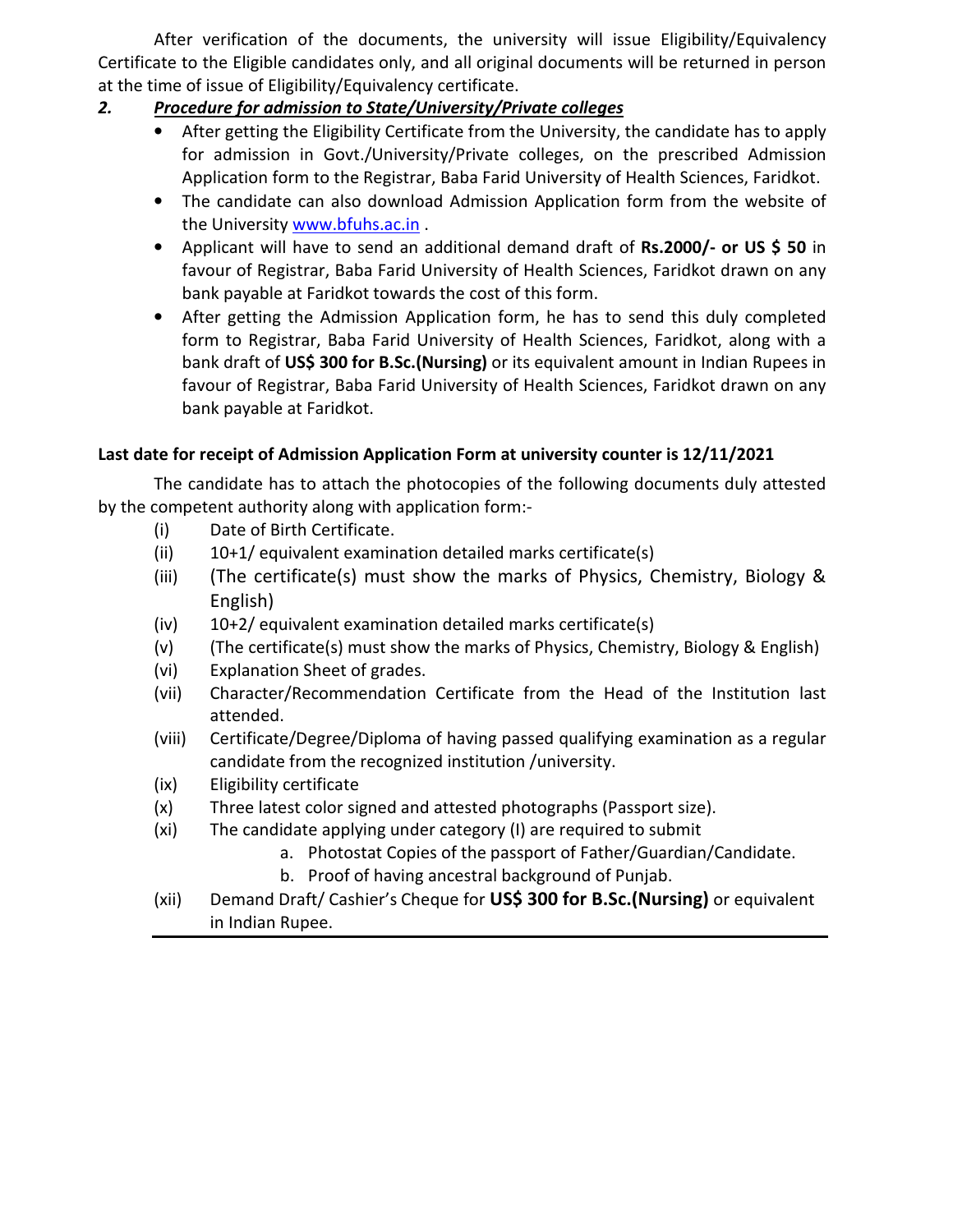#### *Eligibility criteria for State/University as well as Private Institutes*

- **a)** Candidate must be 17 years of age on or before 31<sup>st</sup> December 2021.
- **b)** They should have passed in such qualifying examination as regular candidate from a recognized institution in the subjects of Physics, Chemistry, Biology and English individually and should have obtained 45**% marks taken together in PCB at the qualifying examination i.e (10+2).** Candidates seeking admission under Foreign Indian Student (NRI) quota are not required to take PPMET but they must appear for counseling before the Selection committee.

As per Punjab Govt. notification vide no. 5/7/2016-5HB-III/5322 dated 04.09.2021, 15% seats in all Private Institutes and 7.5 of seats in Government/University Institutes shall be earmarked for the Non-Resident Indians in the following Order:

Category I: NRI/Children of NRI who originally belong to the State of Punjab.

Category II:NRI/Children of NRl who originally belong to an Indian State other than Punjab.

- (I) Under this policy Non Resident Indian Means a person of Indian origin, whether holding an Indian Passport or Foreign Passport, who is either permanently or temporarily settled outside India and in either case:
	- (i) For or on taking up employment outside India ; or
	- (ii) For carrying on a business or vocation outside India; or
	- (iii) For any other purpose, in such circumstances, as would indicate his intention to stay outside India for an uncertain period;

For ascertaining the eligibility relevant documents including Foreign Country Passport or Green Card or Permanent Resident Card or Proof of Residency of Foreign Country issued by competent authority or OCI/PIO Card issued by the Government of India Shall be taken into consideration.

#### **Note:1**

| Fee Structure for admission to B.Sc Nursing under NRI as per Punjab<br><b>Govt. Notification</b> |               |
|--------------------------------------------------------------------------------------------------|---------------|
| Lumpsum                                                                                          | U.S \$15000/- |
| <b>Installments</b>                                                                              |               |
| First (at the time of Admission)                                                                 |               |
|                                                                                                  | $U.S $8000/-$ |
| Second (after the one year of $1st$ Payment)                                                     | U.S \$ 3500/- |
| Third (after the 2 year of $1st$ payment)                                                        | $U.S $3500/-$ |

- (a) The student will have to give a bank guarantee/surety bond for the residual fee, if he/she opts to pay the fee in installment as provided.
- (b) Selected Candidates will have to deposit full/1st installment of the fee on the spot.
- (c) The payment in shape of Demand Draft should be in favour of Registrar, Baba Farid University of Health Sciences, Faridkot.